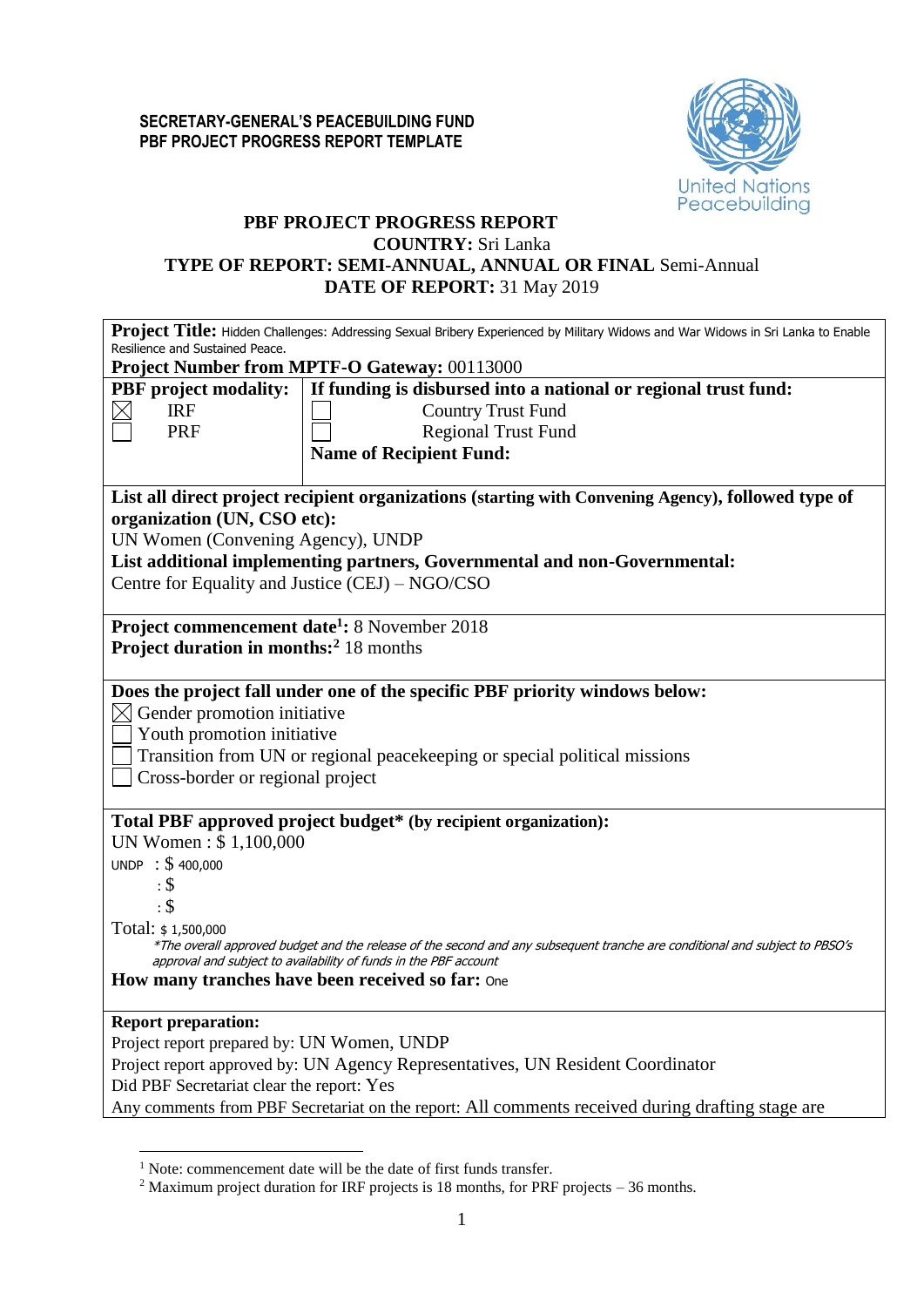incorporated. Has the project undertaken any evaluation exercises? Please specify and attach: N/A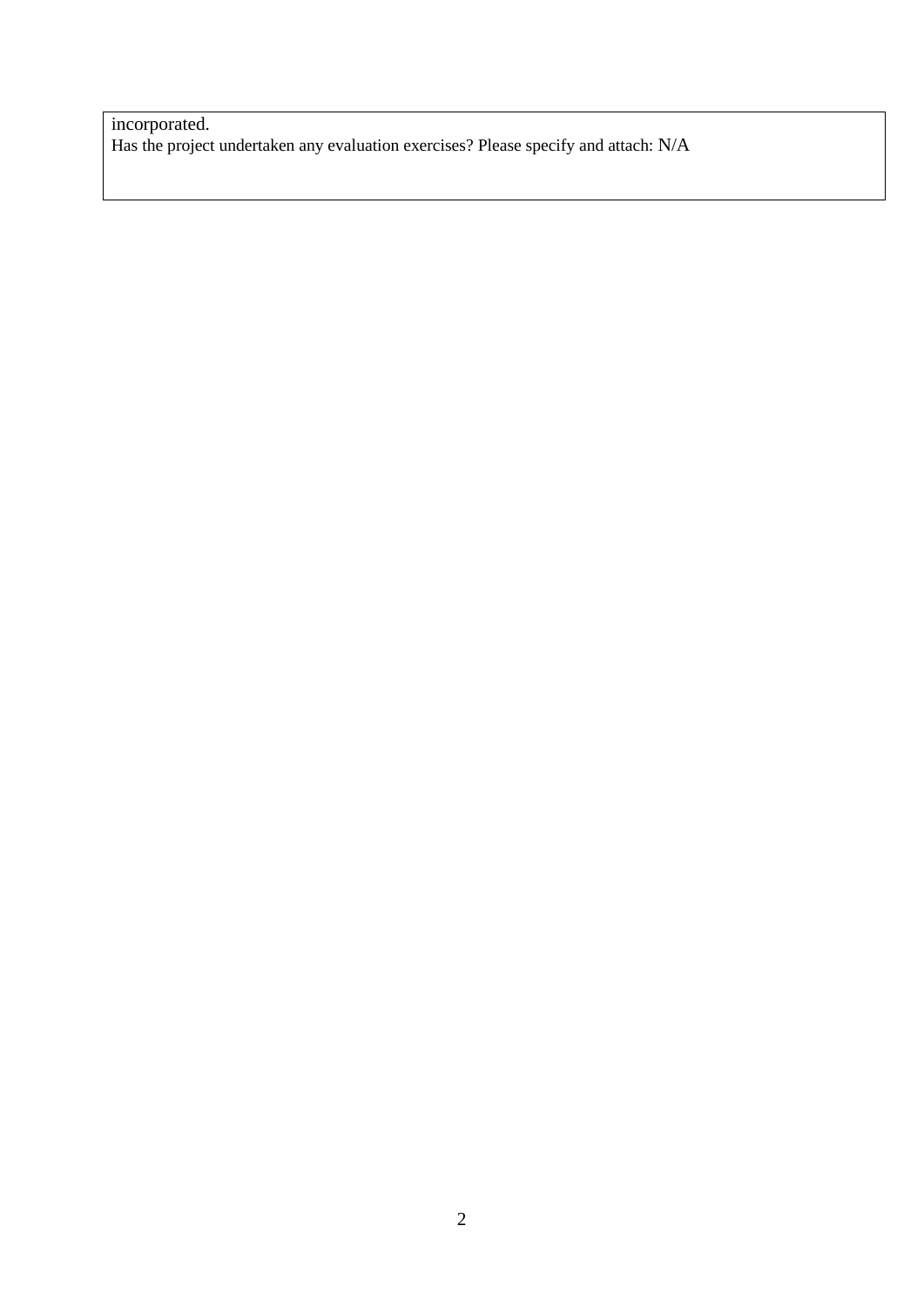### *NOTES FOR COMPLETING THE REPORT:*

- *Avoid acronyms and UN jargon, use general / common language.*
- *Be as concrete as possible. Avoid theoretical, vague or conceptual discourse.*
- *Ensure the analysis and project progress assessment is gender and age sensitive.*

# **PART 1: RESULTS PROGRESS**

## **1.1 Overall project progress to date**

Briefly explain the **status of the project** in terms of its implementation cycle, including whether all preliminary/preparatory activities have been completed (1500 character limit):

The project has completed its inception stage, with project staff being recruited, and the main implementing partner - The Centre for Equality and Justice - along with four partner organisations within the 03 target districts being contracted.

Other preliminary activities include the training of implementing partners on financial reporting processes and finalising the methodology to undertake a mapping of Self-Help Groups and widows' collectives. This mapping report has been finalised and a presentation of the mapping will be conducted with the participation of key project stakeholders in mid-June. The findings of the mapping will shape the progression of activities under outcomes 01 and 02.

In addition, preliminary bilateral meetings have been undertaken with key stakeholders such as the Commission to Investigate Bribery and Corruption (CIABOC), the Ministry of Justice (MOJ), the Ministry of Women and Child Affairs (MoWCA) and Transparency International Sri Lanka (TISL) to identify opportunities for collaboration on the project, specifically under Outcome 02. An MoU will be signed with MoWCA for their commitments under Outcome 02. A call for proposals has been initiated to recruit a service provider to conduct a needs assessment and value chain analysis within the economic empowerment component under Outcome 01. The Industrial Services Bureau (ISB) has been identified to conduct the training and business plan development components within the same Outcome.

Given the recent/current political/peacebuilding/ transition situation/ needs in the country, has the project been/ does it continue to be **relevant** and well placed to address potential conflict factors/ sources of tensions/ risks to country's sustaining peace progress? Please illustrate. If project is still ongoing, are any adjustments required? (1500 character limit)

The project's commencement was delayed due to the constitutional crisis that took place in October 2018, which led to the dissolution of Parliament and stalled project operations with Government entities till mid-January 2019. The project's initial implementation was also impacted by the Easter Sunday attacks in April 2019 targeting churches and hotels and claiming over 250 lives.

Even though the attacks have affected the project's implementation, the interventions to tackle Sexual Bribery through the empowerment of women remains relevant. From an economic perspective, the project targets the most marginalized members of society that will suffer the brunt of losses experienced at the macro level. These losses will adversely impact Female Heads of Households and military/ war widows who are exploited by corrupt officials responsible for the provision of fundamental services. Failing to address this issue will push the affected women further into the cycle of poverty and disempowerment, cutting them off completely from direct or indirect engagement in peacebuilding processes in the long term.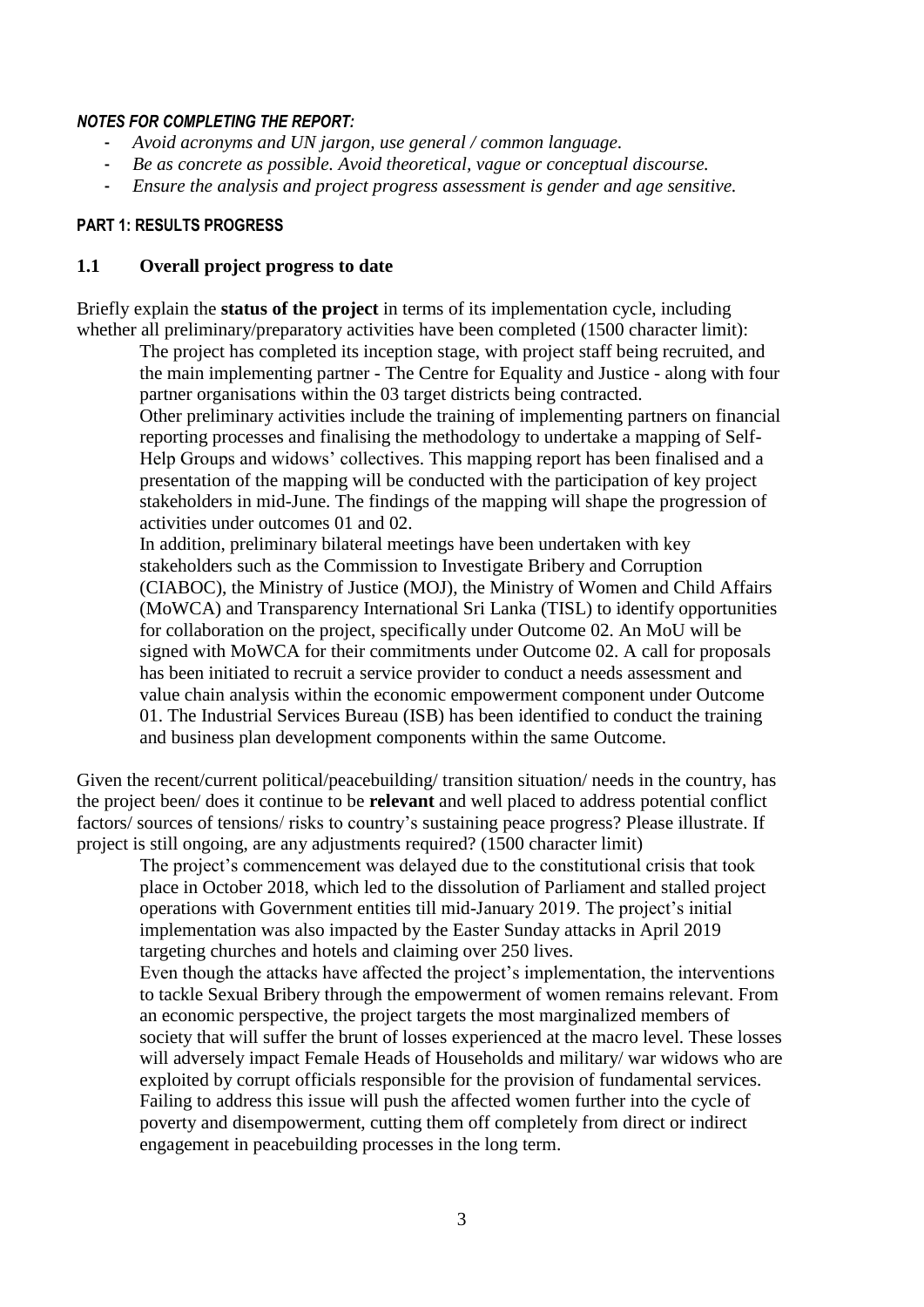In light of the current volatile political climate, prevailing emergency regulations, security restrictions, and the possibility of further attacks and communal violence; the project's duration, sequencing and methodology may need to be revisited to deter any adverse effects impacting the overall implementation of the project.

In a few sentences, summarize **what is unique/ innovative/ interesting** about what this project is trying/ has tried to achieve or its approach (rather than listing activity progress) (1500 character limit).

The project is unique in its approach in addressing 'sexual bribery,' which is not recognised in Sri Lanka's constitutional and legal vernacular. This is further compounded by the fact that military and war widows face numerous vulnerabilities for merely being female heads of households in a country that is traditionally patriarchal.

The project's overarching two-pronged approach: 1) empowering military and war widows to access sustainable livelihoods and social support services without discrimination and; 2) enhancing the accountability of public officials and institutions to prevent and respond to sexual bribery and protect military/ war widows from exploitation, provides a holistic framework to address the issue at both micro and macro levels.

The project's innovative activities (to be undertaken in upcoming quarters) such as using puppetry and forum theatre to raise awareness on sexual exploitation and sexual bribery; and building a platform in the form of a mobile application to generate complaints, will provide more visibility to the issue of sexual bribery.

Considering the project's implementation cycle, please **rate this project's overall progress towards results to date**: on track

In a few sentences summarize **major project peacebuilding progress/results** (with evidence), which PBSO can use in public communications to highlight the project (1500 character limit):

Outcome 1: In terms of major results under Outcome 01, the methodology to undertake a mapping of Self-Help Groups and widows' collectives was developed. Field research for the mapping was conducted with the completion of 23 interviews. 17 FGDs and consultative meetings with relevant partner organizations. The mapping report has been finalised and the findings will be presented to key project stakeholders in mid-June.

Outcome 2: Under Outcome 02, preliminary meetings conducted with government stakeholders have increased their awareness on the issue, and commitment to support upcoming activities.

As indicated in section 1.1.1, the lapse that occurred between the transfer of the first tranche in November 2018 and the project start date in January 2018, due to the Constitutional Crisis that occurred in October 2018, along with the April 2019 unrest in the country has caused a delay in the project's inception and initial implementation. Despite the delays incurred, due to the completion of preparatory work, the project is positioned to implement activities in the upcoming two quarters.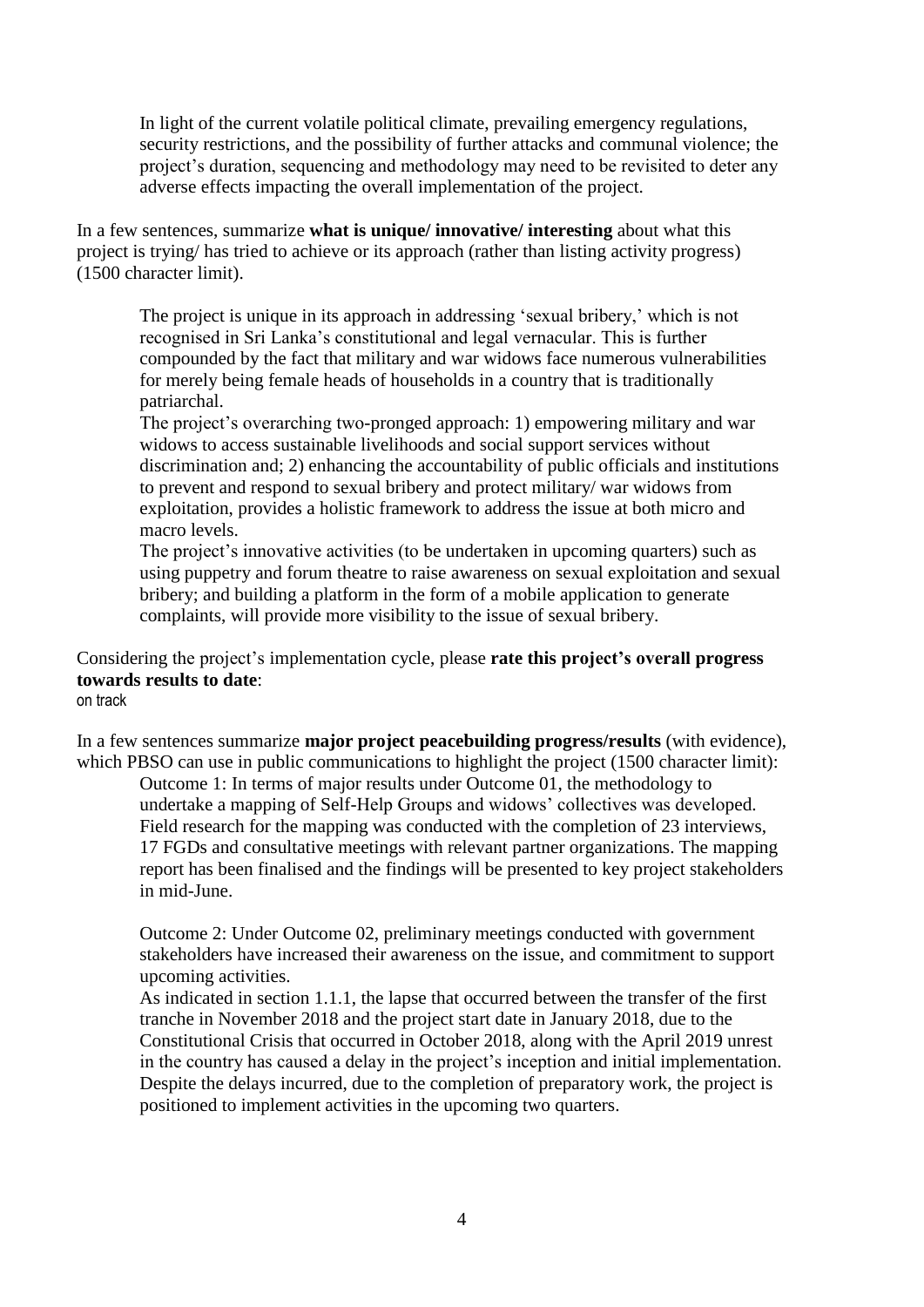In a few sentences, explain how the project has made **real human impact**, that is, how did it affect the lives of any people in the country – where possible, use direct quotes that PBSO can use in public communications to highlight the project (1500 character limit):

It is still too early in the project cycle to elaborate on this aspect, although the stories of women interviewed when conducting the mapping exercise reveals the pervasive nature of sexual bribery and exploitation, thus highlighting the need for accountability in terms of prevention and response. The following are a few quotes by interviewees: "When there is a male officer who asks for sexual favours to get the work done, most women do not give in. They go back home and forget about their financial or other requirement, which never gets fulfilled. Some women do give in, and they undergo a lot of trouble afterwards. They stop coming to the Ranaviru society and we hardly get to know about what happens to them. It is highly tabooed, and they feel shy to share their experiences with us" - FGD, Anuradhapura.

"He says that he paid special attention and took care of my request for a water well. He went out of the way to help me. He implied that I am not returning his favour. Of course, he expects sexual favours. I live all by myself with my little daughter. He thinks that he could do anything to me just because he is in power" - Interviewee, Kilinochchi..

If the project progress assessment is **on-track**, please explain what the key **challenges** (if any) have been and which measures were taken to address them (1500 character limit).

**YES** 

The implementation of activities within quarter 01 and 02 have been further delayed by the April 2019 terrorist attacks. As a risk mitigation strategy, UN agencies are conducting security risk and programme criticality assessments. UN Women in discussion with partners and key stakeholders, is considering alternate modalities of implementation, while assessing ground-level acceptance for the project.

If the assessment is **off-track**, please list main reasons/ **challenges** and explain what impact this has had/will have on project duration or strategy and what **measures** have been taken/ will be taken to address the challenges/ rectify project progress (1500 character limit): N/A

Please attach as a separate document(s) any materials highlighting or providing more evidence for project progress (for example: publications, photos, videos, monitoring reports, evaluation reports etc.). List below what has been attached to the report, including purpose and audience.

Annex 1: Letter to CIABOC, to seek CIABOC collaboration on specific activities laid down in the project. Annex 2: Draft mapping report Annex 3: Pictures of meetings held with partners and mapping consultant in Colombo.

# **1.2 Result progress by project outcome**

*The space in the template allows for up to four project outcomes. If your project has more approved outcomes, contact PBSO for template modification.*

**Outcome 1:** Empowered military and war widows have sustainable livelihoods, and access social support services with dignity.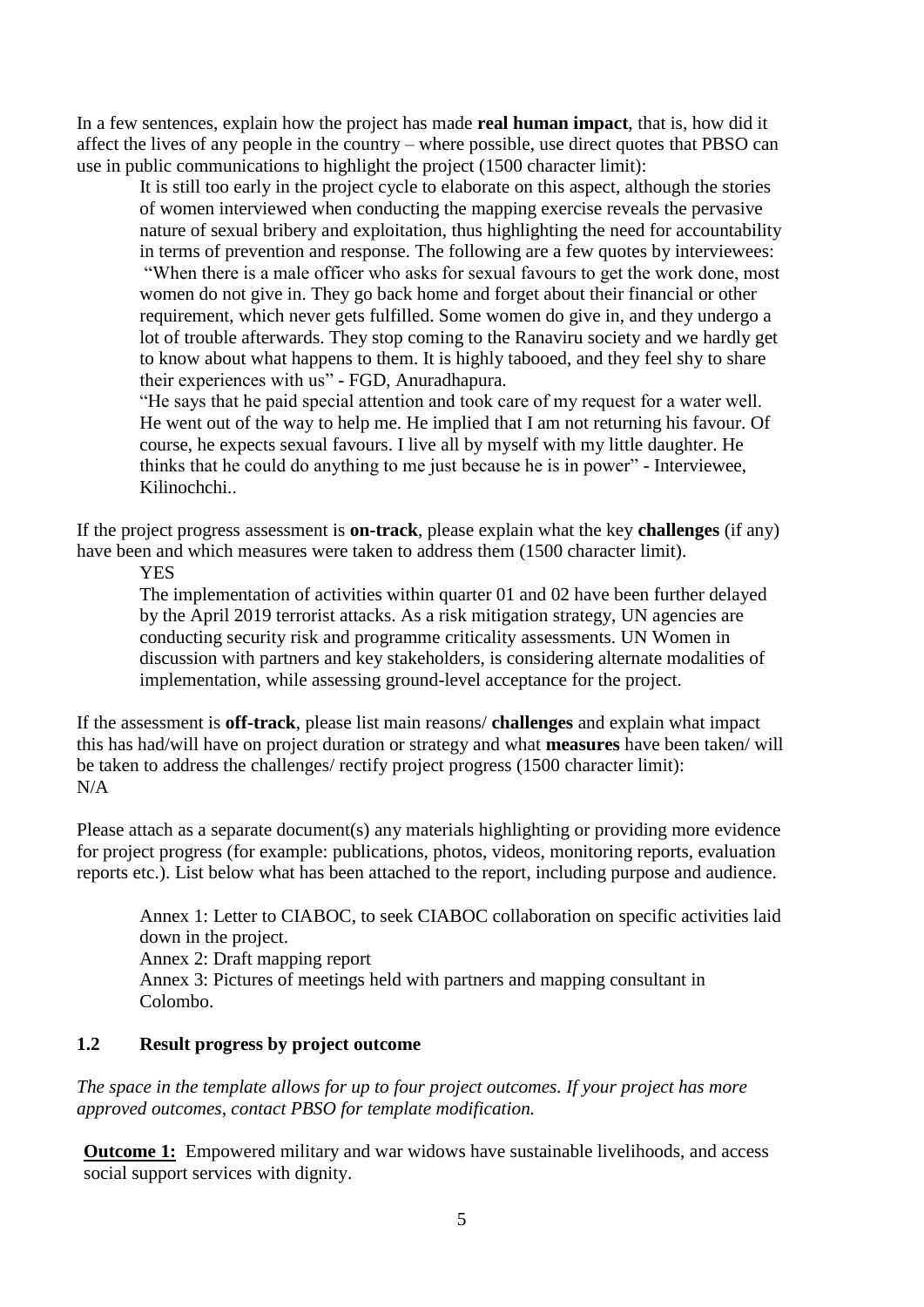### **Rate the current status of the outcome progress: on track**

**Progress summary:** *Describe main progress under this Outcome made during the reporting period (for June reports: January-June; for November reports: January-November; for final reports: full project duration), including major output progress (not all individual activities). If the project is starting to make/ has made a difference at the outcome level, provide specific evidence for the progress (quantitative and qualitative) and explain how it impacts the broader political and peacebuilding context. Where possible, provide specific examples of change the project has supported/ contributed to as well as, where available and relevant, quotes from partners or beneficiaries about the project and their experience. (3000 character limit)?* 

Given that the project is still at its inception stage, it is difficult to gage how the project has made a difference at the outcome level.

However, preparatory activities such as the formulation of training manuals,

developing of awareness-raising material and the identification of service providers and consultants to undertake specific activities has been completed.

In addition, the completed mapping report and its findings will strengthen the project's programming and implementation when progressing to the upcoming quarters.

**Outcome 2:** Increased commitment of public institutions to prevent and respond to sexual bribery and to protect military and war widows from sexual exploitation.

## **Rate the current status of the outcome progress: on track**

## **Progress summary:** *(see guiding questions under Outcome 1)*

Preliminary bilateral meetings have been undertaken with key stakeholders such as the Commission to Investigate Bribery and Corruption (CIABOC), the Ministry of Justice (MOJ), the Ministry of Women and Child Affairs (MoWCA) and Transparency International Sri Lanka (TISL). These meetings have increased government stakeholders' awareness on the issue, including their commitment to support upcoming activities such as the strengthening and/or re-establishment of antisexual harassment committees within ministries; as well as initiating discussions aimed at drafting gender-sensitive anti-bribery legislation.

Although sexual harassment has been addressed in the National Action Plan for Combating Bribery and Corruption, specific references have not been made to sexual bribery. Subsequent to consistent lobbying (prior to the inception of the project), the project's main implementing partner, CEJ has facilitated the incorporation of the definition of 'sexual gratification' within the National Action Plan, which was launched in March 2019. This effort would further strengthen the project's activities of drafting of policies/circulars/guidelines on gender-sensitive anti-bribery, as envisioned under Outcome 02.

## **Outcome 3:** Not Applicable

### **Rate the current status of the outcome progress: Please select one**

**Progress summary:** *(see guiding questions under Outcome 1)* 

**Outcome 4:** Not Applicable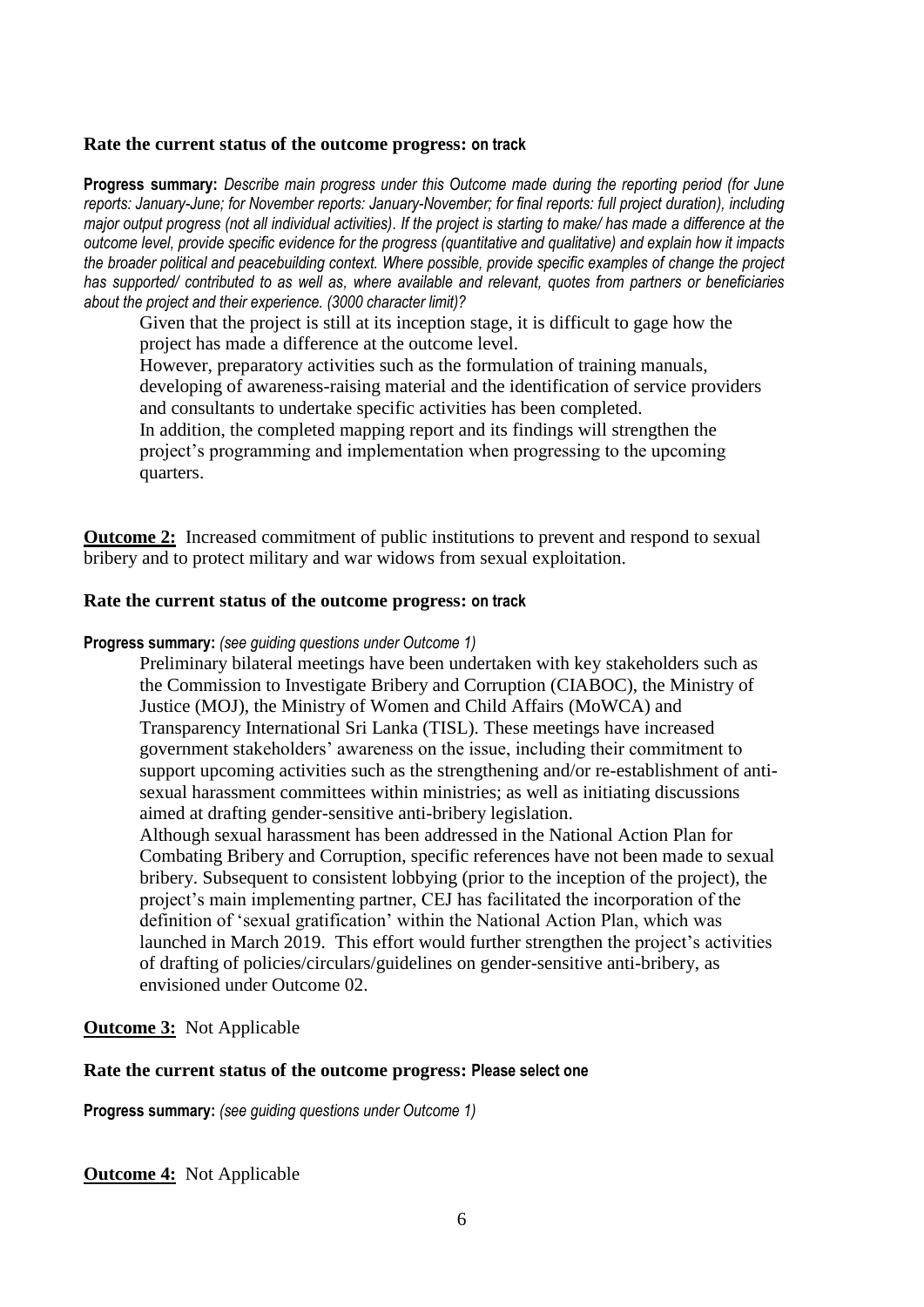# **Rate the current status of the outcome progress: Please select one**

**Progress summary:** *(see guiding questions under Outcome 1)* 

# **1.3 Cross-cutting issues**

| <b>National ownership:</b> How has the       | The project's main implementing partner $-CEJ -$            |
|----------------------------------------------|-------------------------------------------------------------|
| national government demonstrated             | commenced advocacy and lobbying to address sexual           |
| ownership/commitment to the project          | bribery in 2017. Consequently, the Commission to            |
| results and activities? Give specific        | Investigate Allegations of Bribery or Corruption            |
| examples. (1500 character limit)             | (CIABOC) and the Sri Lanka Institute of Development         |
|                                              | Administration (SLIDA) have raised awareness on issues      |
|                                              | surrounding sexual exploitation and sexual bribery in Sri   |
|                                              | Lanka, while committing to a long-term law and policy       |
|                                              | reform agenda. Additionally, support has been extended by   |
|                                              | the Ministry of Women and Child Affairs (MoWCA) to          |
|                                              | address the issue at the policy level, while a commitment   |
|                                              |                                                             |
|                                              | has been ensured by SLIDA to incorporate a module on        |
|                                              | sexual bribery in their anti-corruption curriculum.         |
|                                              | CEJ has continued to engage with key stakeholders           |
|                                              | including the Ministry of Justice (MoJ), CIABOC and         |
|                                              | MoWCA during the reporting quarter. Outcomes of these       |
|                                              | meetings have been positive, as the officers have indicated |
|                                              | interest in continuing to engage in addressing sexual       |
|                                              | bribery at the highest level. The incorporation of 'sexual  |
|                                              | gratification' as a definition within the National Action   |
|                                              | Plan for Combating Bribery and Corruption (launched in      |
|                                              | March 2019) also demonstrated a high level of government    |
|                                              | ownership and commitment.                                   |
|                                              | Overall, national mechanisms such as the PBF Board and      |
|                                              | the Oversight Committee (OC), comprising key                |
|                                              | Government officials, donors, civil society and the UN are  |
|                                              | evidence of the Sri Lankan Government's strong              |
|                                              | commitment towards the project.                             |
|                                              |                                                             |
| Monitoring: Is the project M&E plan on       | An overall M&E plan was developed in consultation with      |
| track? What monitoring methods and           | the implementing partner at the onset of the project. M&E   |
| sources of evidence are being/have been      | tools will be developed and utilised from the third quarter |
| used? Please attach any monitoring-          | onwards to measure the project's core implementation and    |
| related reports for the reporting period.    | activities, as informed by the mapping exercise. As such,   |
| (1500 character limit)?                      | specific baseline indicators will be set following the      |
|                                              | mapping that was completed across all three target project  |
|                                              | districts.                                                  |
| <b>Evaluation:</b> Provide an update on the  | N/A at this preliminary stage of the project.               |
| preparations for the external evaluation     | However, both agencies have dedicated a total budget of     |
| for the project, especially if within last 6 | USD 105,000 for M&E for the project, which will be          |
| months of implementation or final report.    | utilised for the project's mid-term and final evaluation.   |
| Confirm available budget for evaluation.     |                                                             |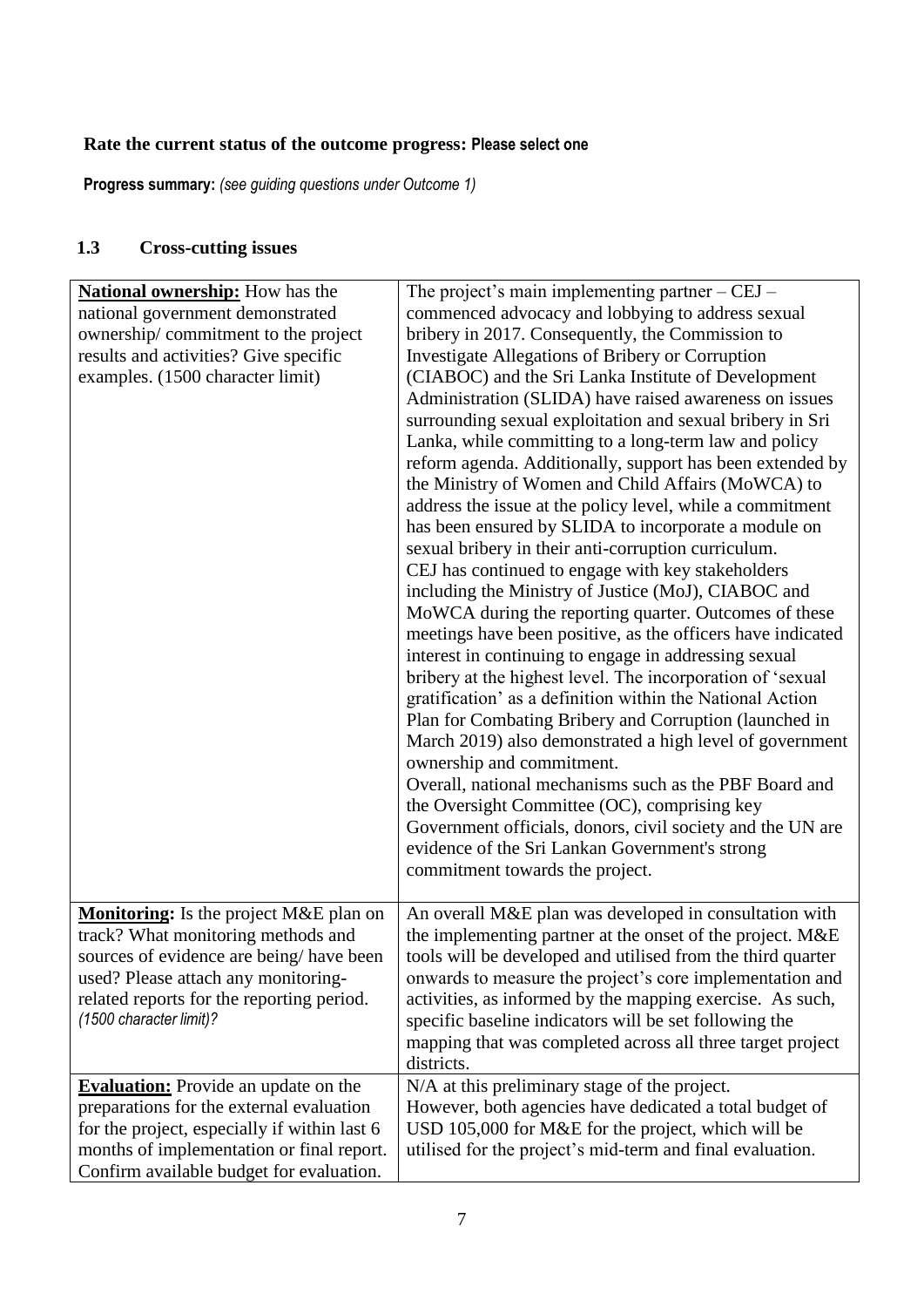| (1500 character limit)                           |                                                              |
|--------------------------------------------------|--------------------------------------------------------------|
| <b>Catalytic effects (financial):</b> Did the    | N/A at this preliminary stage of the project.                |
| project lead to any specific non-PBF             |                                                              |
| funding commitments? If yes, from                |                                                              |
| whom and how much? If not, have any              |                                                              |
| specific attempts been made to attract           |                                                              |
| additional financial contributions to the        |                                                              |
| project and beyond? (1500 character limit)       |                                                              |
| <b>Catalytic effects (non-financial):</b> Did    | N/A at this preliminary stage of the project.                |
| the project create favourable conditions         |                                                              |
| for additional peacebuilding activities by       |                                                              |
| Government/ other donors? If yes, please         |                                                              |
| specify. (1500 character limit)                  |                                                              |
| <b>Exit strategy/ sustainability:</b> What steps |                                                              |
| have been taken to prepare for end of            | At the initial planning and inception stages of the project, |
| project and help ensure sustainability of        | key meetings, dialogues and trainings have been inbuilt      |
| the project results beyond PBF support           | with components for assessment and follow-up.                |
| for this project? (1500 character limit)         | In addition, the project's sustainability will be ensured    |
|                                                  | across all five output areas.                                |
|                                                  | Through the creation and strengthening of widows'            |
|                                                  | collectives, military widows and war widows will form        |
|                                                  | cross-regional alliances and build social cohesion to cope   |
|                                                  | with sexual bribery and sexual exploitation.                 |
|                                                  | Selected civil society actors will serve as a 'watchdog      |
|                                                  | mechanism' when identifying and responding to sexual         |
|                                                  | bribery and sexual exploitation.                             |
|                                                  | Finally, the Ministry of Women and Child Affairs             |
|                                                  | (MoWCA) will hold other government stakeholders              |
|                                                  | accountable to take ownership in strengthening               |
|                                                  | mechanisms to respond to sexual bribery and exploitation.    |
|                                                  | These efforts will be further cemented through the drafting  |
|                                                  | of policies/circulars and/or guidelines that recognize and   |
|                                                  | condemn sexual bribery.                                      |
|                                                  | Further detail can be provided in the annual report due in   |
|                                                  | November 2019.                                               |
| <b>Risk taking:</b> Describe how the project     | District-level implementation has been suspended, as a       |
| has responded to risks that threatened the       | response to the prevailing security situation post Easter    |
| achievement of results. Identify any new         | attacks.                                                     |
| risks that have emerged since the last           | UN agencies are currently conducting security risk and       |
| report. (1500 character limit)                   | programme criticality assessments to determine the safety    |
|                                                  | of staff visiting the field. UN Women, in discussion with    |
|                                                  | partners and key stakeholders, is considering alternate      |
|                                                  | modalities of implementation, while assessing the findings   |
|                                                  | of the mapping report.                                       |
| Gender equality: In the reporting                | The entire project and its overall outcomes are structured   |
| period, which activities have taken place        | within a rights-based framework of empowering the most       |
| with a specific focus on addressing issues       | marginalised of women, and enhancing their knowledge,        |
| of gender equality or women's                    | skills and access to services when seeking redress for       |
| empowerment? (1500 character limit)              | sexual bribery and sexual exploitation. In addition, the     |
|                                                  | project works within a gender-lens to capacitate public      |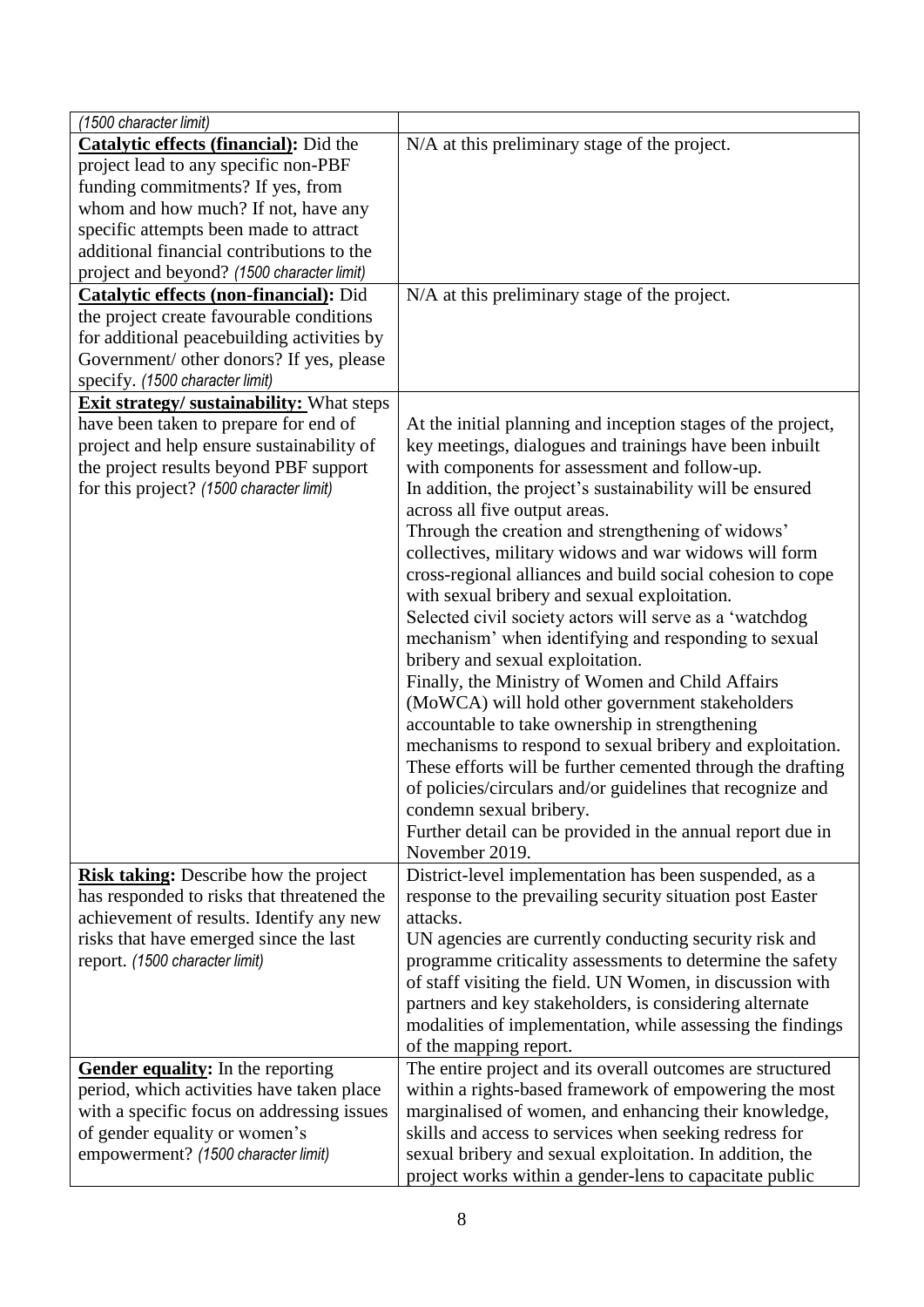|                                                                                                                                                                                                              | officials when responding to sexual bribery, and also with<br>male government officials who are often viewed as<br>perpetrators of sexual bribery and exploitation.                                |
|--------------------------------------------------------------------------------------------------------------------------------------------------------------------------------------------------------------|----------------------------------------------------------------------------------------------------------------------------------------------------------------------------------------------------|
| <b>Other:</b> Are there any other issues<br>concerning project implementation that<br>you want to share, including any capacity<br>needs of the recipient organizations?<br>$(1500 \text{ character limit})$ | The current political climate and the April 2019 terrorist<br>attacks have impacted the project adversely, resulting in<br>the suspension of field-level implementation planned for<br>May 2019. . |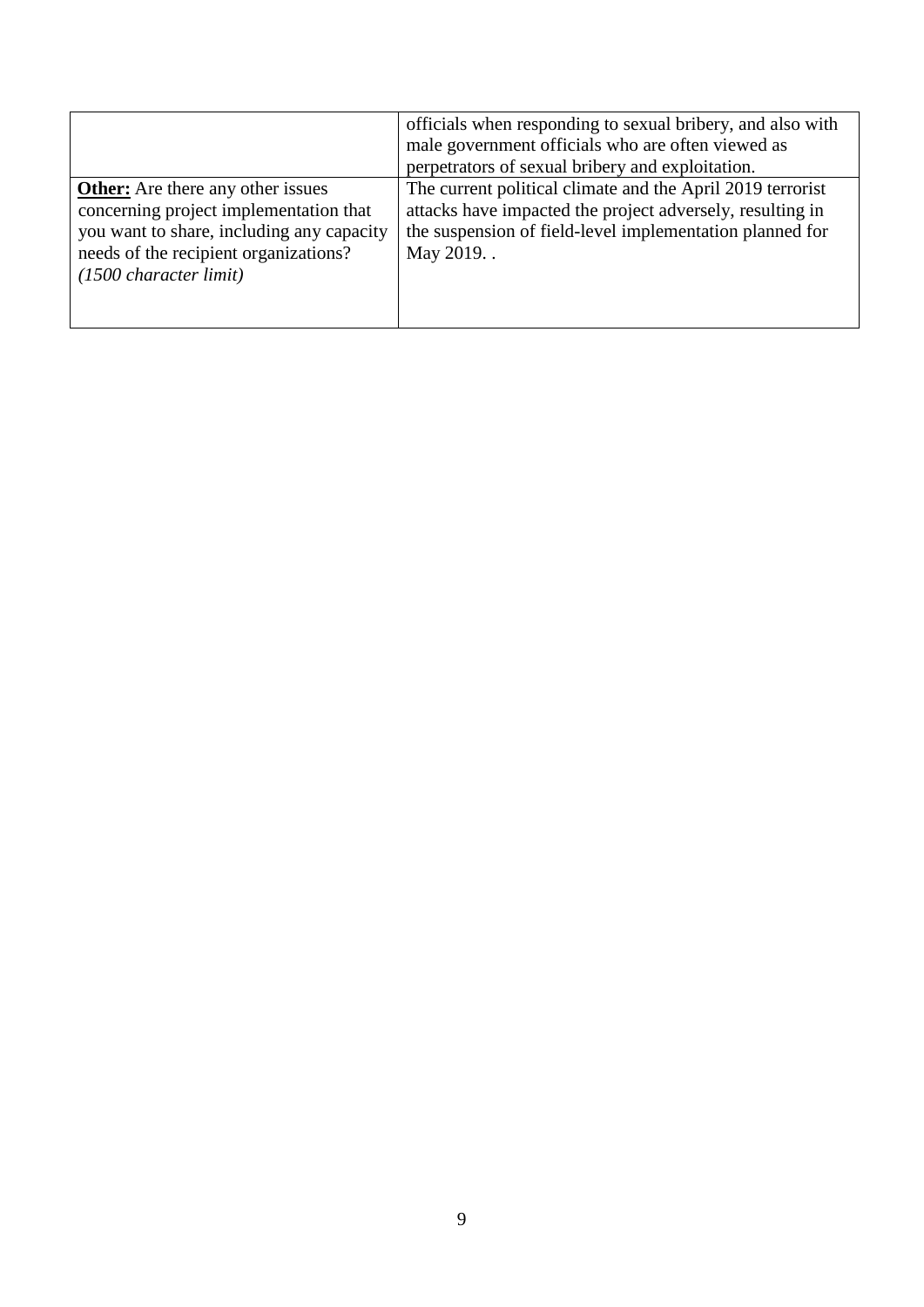**1.3 INDICATOR BASED PERFORMANCE ASSESSMENT***: Using the Project Results Framework as per the approved project document or any amendments- provide an update on the achievement of key indicators at both the outcome and output level in the table below (if your project has more indicators than provided in the table, select the most relevant ones with most relevant progress to highlight). Where it has not been possible to collect data on indicators, state this and provide any explanation.* Provide gender and age disaggregated data. (300 characters max per entry)

|                  | <b>Performance</b>  | <b>Indicator</b> | End of           | <b>Current indicator</b> | <b>Reasons for Variance/Delay</b>      | <b>Adjustment of</b> |
|------------------|---------------------|------------------|------------------|--------------------------|----------------------------------------|----------------------|
|                  | <b>Indicators</b>   | <b>Baseline</b>  | project          | progress                 | (if any)                               | target (if any)      |
|                  |                     |                  | <b>Indicator</b> |                          |                                        |                      |
|                  |                     |                  | <b>Target</b>    |                          |                                        |                      |
| <b>Outcome 1</b> | Indicator 1.1       | 50% military     | Reduced to       | Mapping finalised        | A variance to the activity could ensue | Individual           |
| Empowered        | % of military and   | widows           | 25%              | and will be utilised     | based on the findings of the mapping   | baselines/targets    |
| military and     | war widows who      | (from 2016)      |                  | to determine             | report, along with any residual delays | will be finalised    |
| war widows       | are subjected to    | study            |                  | baseline and             | resulting from the April attacks.      | based on the final   |
| have             | sexual bribery and  | War              |                  | targets.                 |                                        | mapping              |
| sustainable      | sexual exploitation | Widows:          |                  |                          |                                        | assessment.          |
| livelihoods,     | when accessing      | <b>TBD</b>       |                  |                          |                                        |                      |
| and access to    | services            |                  |                  |                          |                                        |                      |
| social           | Indicator 1.2       | 0%               | At least 50%     | Activity not             |                                        |                      |
| support          | % of widow          |                  | of grant         | scheduled for            |                                        |                      |
| services with    | beneficiaries who   |                  | recipients       | current reporting        |                                        |                      |
| dignity          | have used the       |                  |                  | quarter.                 |                                        |                      |
|                  | grant provided to   |                  |                  |                          |                                        |                      |
|                  | establish or        |                  |                  |                          |                                        |                      |
|                  | upscale an existing |                  |                  |                          |                                        |                      |
|                  | business venture,   |                  |                  |                          |                                        |                      |
|                  | disaggregated by    |                  |                  |                          |                                        |                      |
|                  | widow type.         |                  |                  |                          |                                        |                      |
|                  | Indicator 1.3       |                  |                  |                          |                                        |                      |
|                  | N/A                 |                  |                  |                          |                                        |                      |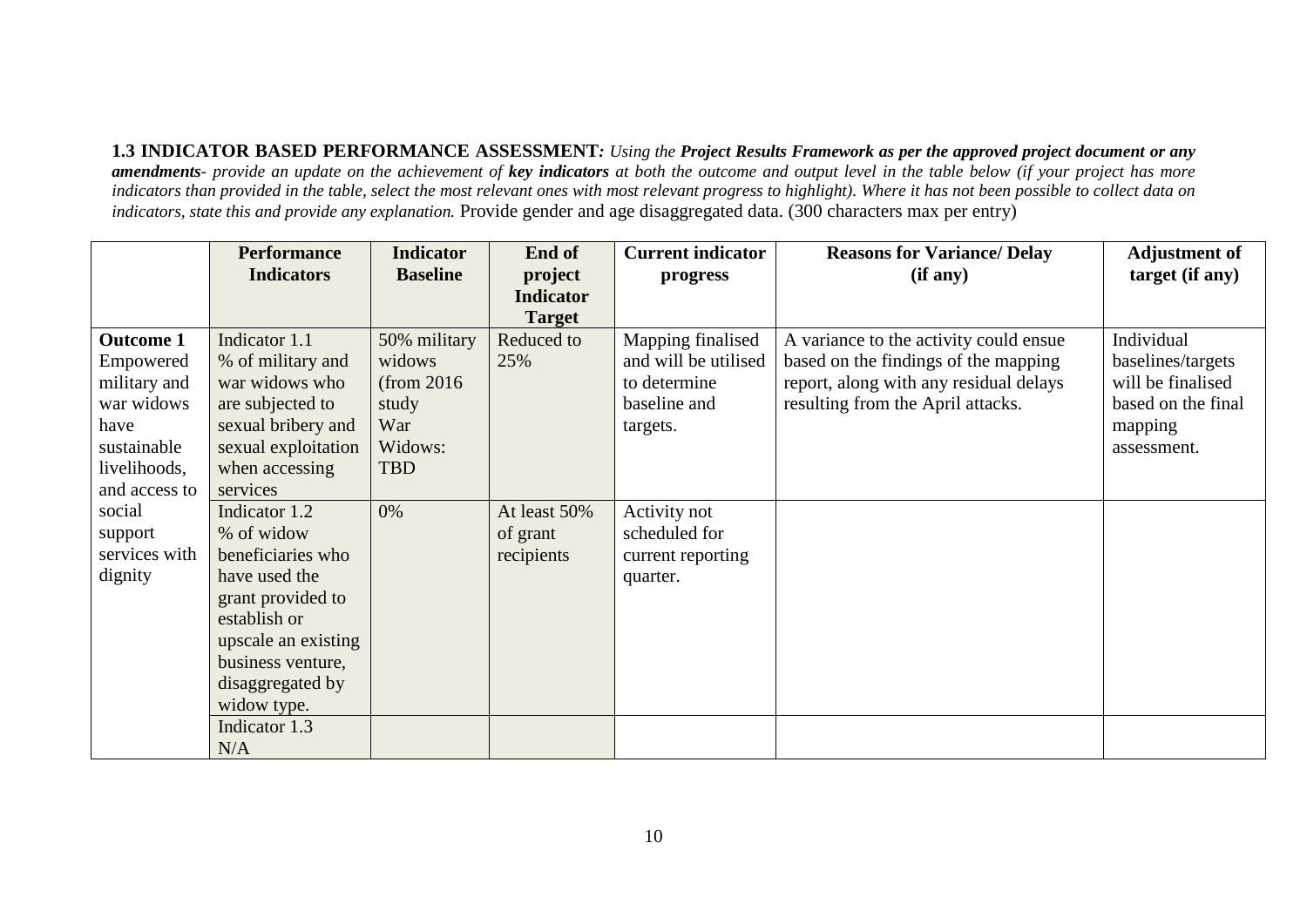|                                                                                                                | <b>Performance</b><br><b>Indicators</b>                                                                                                                                 | <b>Indicator</b><br><b>Baseline</b> | End of<br>project                                    | <b>Current indicator</b><br>progress                                                                                                       | <b>Reasons for Variance/ Delay</b><br>(if any)                                                                                                                | <b>Adjustment of</b><br>target (if any)                                                        |
|----------------------------------------------------------------------------------------------------------------|-------------------------------------------------------------------------------------------------------------------------------------------------------------------------|-------------------------------------|------------------------------------------------------|--------------------------------------------------------------------------------------------------------------------------------------------|---------------------------------------------------------------------------------------------------------------------------------------------------------------|------------------------------------------------------------------------------------------------|
|                                                                                                                |                                                                                                                                                                         |                                     | <b>Indicator</b>                                     |                                                                                                                                            |                                                                                                                                                               |                                                                                                |
|                                                                                                                |                                                                                                                                                                         |                                     | <b>Target</b>                                        |                                                                                                                                            |                                                                                                                                                               |                                                                                                |
| Output 1.1<br>Military<br>widows and<br>war widows<br>have<br>increased<br>knowledge of<br>their rights<br>and | Indicator 1.1.1<br># of widows that<br>are members of<br>collectives formed/<br>strengthened who<br>have increased<br>knowledge of their<br>rights,<br>disaggregated by | $\Omega$                            | 750 (across 3)<br>districts)                         | Activity not<br>scheduled for<br>current reporting<br>quarter, although<br>the mapping<br>assessment will<br>provide direction.            | A variance to the activity could ensue<br>based on the findings of the mapping<br>report along with any residual delays<br>resulting from the April attacks.  | Individual<br>baselines/targets<br>will be finalised<br>based on the<br>mapping<br>assessment. |
| have access<br>to complaint<br>mechanisms<br>on bribery.                                                       | type of widow<br>Indicator 1.1.2<br>% of widows<br>trained to access<br>legal and other<br>services,<br>disaggregated by<br>type of widow.                              | $\Omega$                            | 70% of<br>widows<br>within<br>collectives<br>trained | Activity not<br>scheduled for<br>current reporting<br>quarter, although<br>the mapping<br>assessment will<br>provide further<br>direction. | A variance to the activity could ensue<br>based on the findings of the mapping<br>report, along with any residual delays<br>resulting from the April attacks. | Individual<br>baselines/targets<br>will be finalised<br>based on the<br>mapping<br>assessment. |
| Output 1.2<br>The civil<br>society is<br>strengthened<br>to provide<br>services for<br>the                     | Indicator 1.2.1<br># of civil society<br>organizations who<br>are increasingly<br>providing services,<br>information and<br>referrals for war                           | <b>TBD</b>                          | 10                                                   | Activity not<br>scheduled for<br>current reporting<br>quarter, although<br>the mapping<br>assessment will<br>provide further               | A variance to the activity could ensue<br>based on the findings of the mapping<br>report.                                                                     |                                                                                                |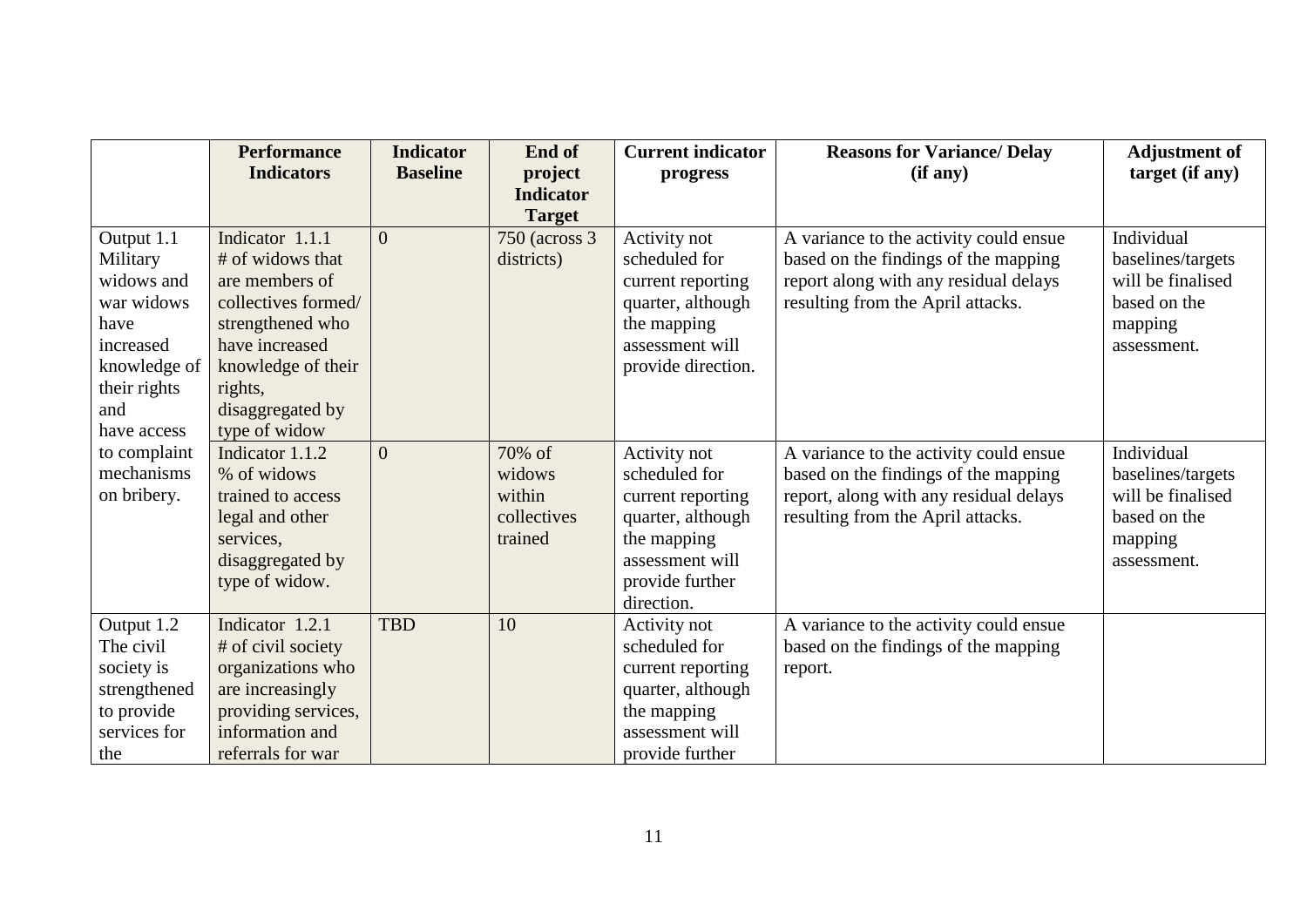|                  | <b>Performance</b>    | <b>Indicator</b> | End of           | <b>Current indicator</b> | <b>Reasons for Variance/Delay</b> | <b>Adjustment of</b> |
|------------------|-----------------------|------------------|------------------|--------------------------|-----------------------------------|----------------------|
|                  | <b>Indicators</b>     | <b>Baseline</b>  | project          | progress                 | (if any)                          | target (if any)      |
|                  |                       |                  | <b>Indicator</b> |                          |                                   |                      |
|                  |                       |                  | <b>Target</b>    |                          |                                   |                      |
| protection of    | and military          |                  |                  | direction.               |                                   |                      |
| victims of       | widows                |                  |                  |                          |                                   |                      |
| sexual           | Indicator 1.2.2       | $\overline{0}$   | 50               | Activity not             |                                   |                      |
| exploitation     | # of widows           |                  |                  | scheduled for            |                                   |                      |
| and sexual       | provided with         |                  |                  | current reporting        |                                   |                      |
| bribery          | legal assistance      |                  |                  | quarter                  |                                   |                      |
|                  | through CSOs.         |                  |                  |                          |                                   |                      |
| Output 1.3       | Indicator 1.3.1       | <b>TBD</b>       | 280 military     | Activity not             |                                   |                      |
| Military         | # of widows who       |                  | and war          | scheduled for            |                                   |                      |
| widows and       | trained<br>to<br>are  |                  | widows           | current reporting        |                                   |                      |
| war widows       | commence<br>a         |                  |                  | quarter.                 |                                   |                      |
| increase their   | business<br><b>or</b> |                  |                  |                          |                                   |                      |
| entrepreneuri    | enterprise            |                  |                  |                          |                                   |                      |
| al knowledge     | Indicator 1.3.2       | $\theta$         | 200 military     | Activity not             |                                   |                      |
| and              | # of widows           |                  | and war          | scheduled for            |                                   |                      |
| skills           | provided with         |                  | widows           | current reporting        |                                   |                      |
|                  | grants,               |                  | (based on the    | quarter                  |                                   |                      |
|                  | disaggregated         |                  | strength and     |                          |                                   |                      |
|                  | by type of widow      |                  | quality of the   |                          |                                   |                      |
|                  |                       |                  | proposals        |                          |                                   |                      |
|                  |                       |                  | submitted).      |                          |                                   |                      |
| <b>Outcome 2</b> | Indicator 2.1         |                  | $\overline{2}$   | Activity not             |                                   |                      |
| <b>Increased</b> | # of Circulars/       |                  |                  | scheduled for            |                                   |                      |
| commitment       | guidelines/           |                  |                  | current reporting        |                                   |                      |
| of public        | policies which        |                  |                  | quarter                  |                                   |                      |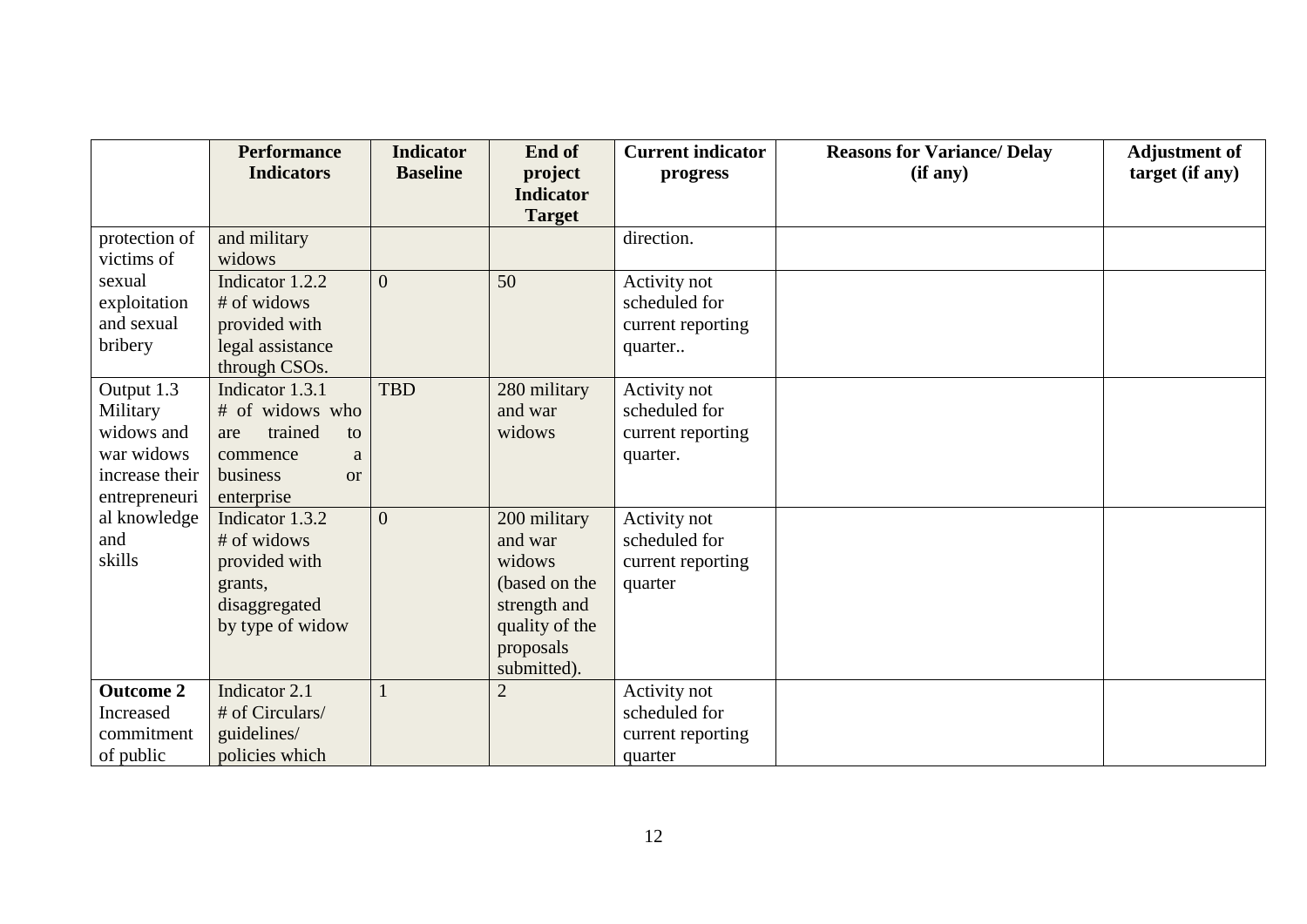|                                                                                                                   | <b>Performance</b>                                                                                                          | <b>Indicator</b> | End of                      | <b>Current indicator</b>                                       | <b>Reasons for Variance/ Delay</b> | <b>Adjustment of</b> |
|-------------------------------------------------------------------------------------------------------------------|-----------------------------------------------------------------------------------------------------------------------------|------------------|-----------------------------|----------------------------------------------------------------|------------------------------------|----------------------|
|                                                                                                                   | <b>Indicators</b>                                                                                                           | <b>Baseline</b>  | project<br><b>Indicator</b> | progress                                                       | (if any)                           | target (if any)      |
|                                                                                                                   |                                                                                                                             |                  | <b>Target</b>               |                                                                |                                    |                      |
| institutions to<br>prevent and<br>respond<br>to sexual<br>bribery and<br>to protect<br>military and<br>war widows | incorporate<br>explicit<br>commitment<br>and/or<br>accountability<br>measures within<br>the public sector<br>to prevent and |                  |                             |                                                                |                                    |                      |
| from sexual<br>exploitation                                                                                       | respond to sexual<br>bribery and<br>exploitation.                                                                           |                  |                             |                                                                |                                    |                      |
|                                                                                                                   | Indicator 2.2<br>of complaints<br>#<br>received<br>and<br>action taken by the<br>Anti-Sexual<br>Harassment<br>Committees    | $\Omega$         | 5                           | Activity not<br>scheduled for<br>current reporting<br>quarter. |                                    |                      |
|                                                                                                                   | Indicator 2.3<br>N/A                                                                                                        |                  |                             |                                                                |                                    |                      |
| Output 2.1<br>The capacity<br>of public<br>institutions<br>and officials                                          | Indicator 2.1.1<br># of sensitisation<br>programmes held<br>for public<br>officials on sexual                               | $\mathbf{0}$     | 20                          | Activity not<br>scheduled for<br>current reporting<br>quarter. |                                    |                      |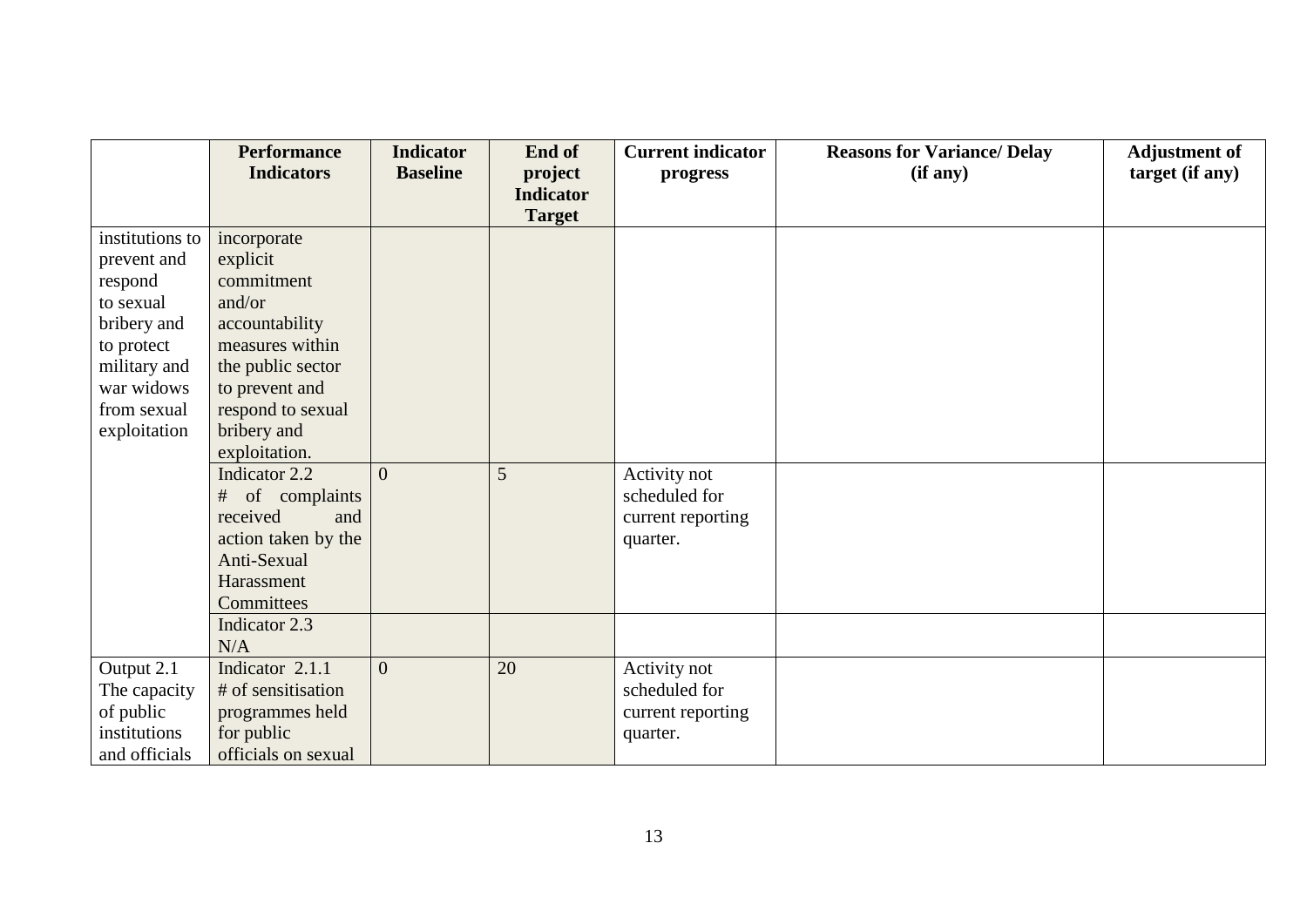|               | <b>Performance</b>       | <b>Indicator</b> | End of           | <b>Current indicator</b> | <b>Reasons for Variance/ Delay</b> | <b>Adjustment of</b> |
|---------------|--------------------------|------------------|------------------|--------------------------|------------------------------------|----------------------|
|               | <b>Indicators</b>        | <b>Baseline</b>  | project          | progress                 | (if any)                           | target (if any)      |
|               |                          |                  | <b>Indicator</b> |                          |                                    |                      |
|               |                          |                  | <b>Target</b>    |                          |                                    |                      |
| are           | harassment               |                  |                  |                          |                                    |                      |
| built to      | policies, legal          |                  |                  |                          |                                    |                      |
| prevent and   | frameworks,              |                  |                  |                          |                                    |                      |
| respond to    | guidelines on            |                  |                  |                          |                                    |                      |
| bribery and   | response                 |                  |                  |                          |                                    |                      |
| to protect    | mechanisms,<br>and       |                  |                  |                          |                                    |                      |
| military      | accountability           |                  |                  |                          |                                    |                      |
| and war       | measures.                |                  |                  |                          |                                    |                      |
| widows from   | Indicator 2.1.2          | $\overline{0}$   | At least 15      | Activity not             |                                    |                      |
| sexual        | # of legal aid           |                  | legal aid        | scheduled for            |                                    |                      |
| exploitation. | clinics conducted        |                  | clinics          | current reporting        |                                    |                      |
|               | by capacitated           |                  |                  | quarter.                 |                                    |                      |
|               | local public             |                  |                  |                          |                                    |                      |
|               | officers on              |                  |                  |                          |                                    |                      |
|               | preliminary              |                  |                  |                          |                                    |                      |
|               | assistance to            |                  |                  |                          |                                    |                      |
|               | survivors<br>on          |                  |                  |                          |                                    |                      |
|               | possible<br>legal        |                  |                  |                          |                                    |                      |
|               | remedies.                |                  |                  |                          |                                    |                      |
|               | Indicator 2.2.1          | 10               | 12 established   | Activity not             |                                    |                      |
| Output 2.2    | # of public              | established      | and fully        | scheduled for            |                                    |                      |
| Strengthen    | institutions with        | though not       | functioning      | current reporting        |                                    |                      |
| existing      | established and          | functioning      |                  | quarter.                 |                                    |                      |
| accountabilit | functioning Anti-        |                  |                  |                          |                                    |                      |
| $\mathbf{V}$  | <b>Sexual Harassment</b> |                  |                  |                          |                                    |                      |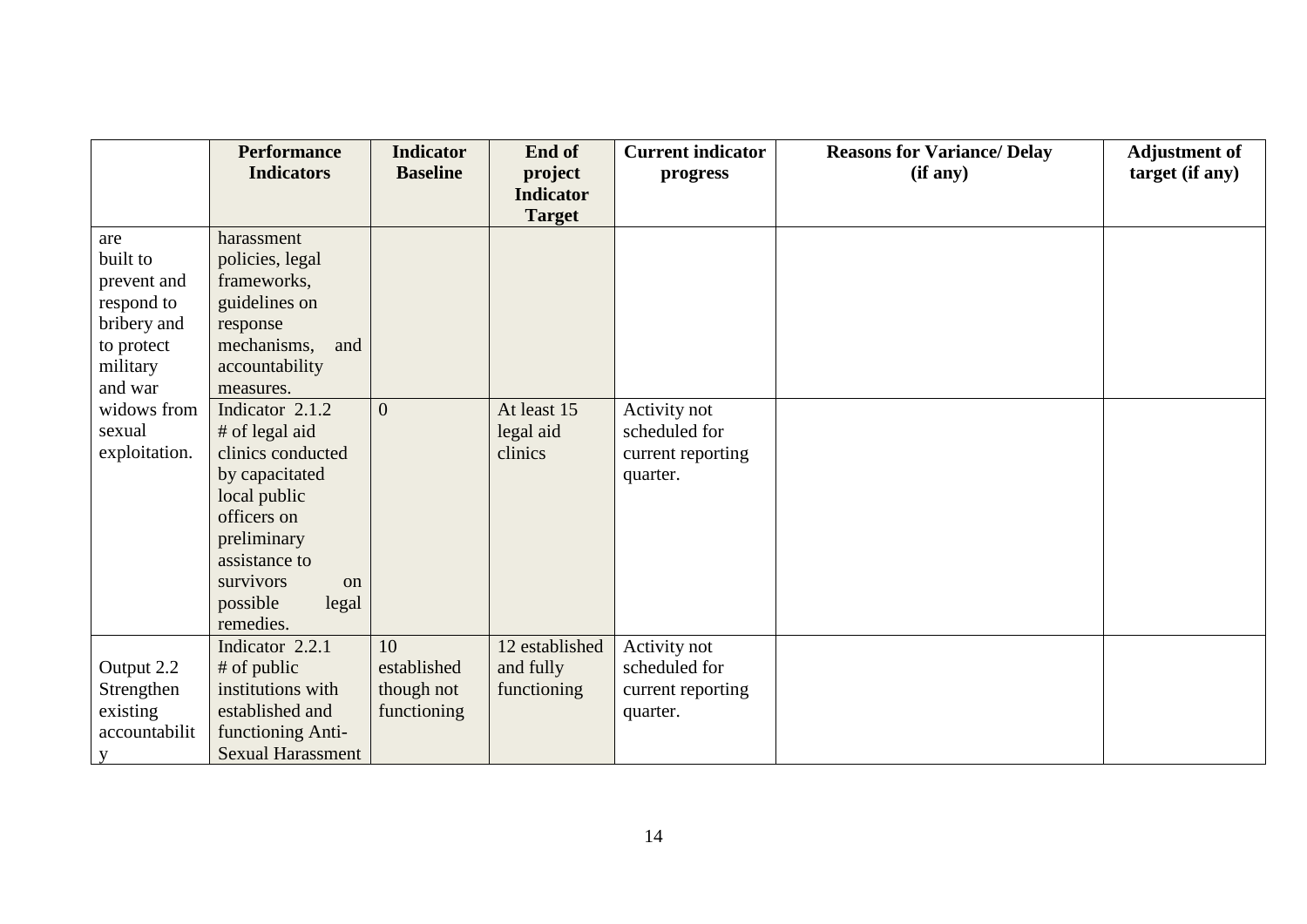|                                                                    | <b>Performance</b>                                                                                                                                                            | <b>Indicator</b> | End of                            | <b>Current indicator</b>                            | <b>Reasons for Variance/ Delay</b> | <b>Adjustment of</b> |
|--------------------------------------------------------------------|-------------------------------------------------------------------------------------------------------------------------------------------------------------------------------|------------------|-----------------------------------|-----------------------------------------------------|------------------------------------|----------------------|
|                                                                    | <b>Indicators</b>                                                                                                                                                             | <b>Baseline</b>  | project                           | progress                                            | (if any)                           | target (if any)      |
|                                                                    |                                                                                                                                                                               |                  | <b>Indicator</b><br><b>Target</b> |                                                     |                                    |                      |
| mechanisms<br>to                                                   | Committees.                                                                                                                                                                   |                  |                                   |                                                     |                                    |                      |
| report and<br>respond to<br>sexual<br>bribery and<br>exploitation. | Indicator 2.2.2<br># of state/public<br>sector institutions<br>provided with<br>technical support<br>to integrate/adopt<br>measures<br>addressing<br>on<br>sexual bribery and | $\Omega$         | $\overline{4}$                    | Activity not<br>scheduled for<br>reporting quarter. |                                    |                      |
|                                                                    | exploitation                                                                                                                                                                  |                  |                                   |                                                     |                                    |                      |
| Output 2.3                                                         | Indicator 2.3.1                                                                                                                                                               |                  |                                   |                                                     |                                    |                      |
|                                                                    | Indicator 2.3.2                                                                                                                                                               |                  |                                   |                                                     |                                    |                      |
| <b>Outcome 3</b>                                                   | Indicator 3.1                                                                                                                                                                 |                  |                                   |                                                     |                                    |                      |
|                                                                    | Indicator 3.2                                                                                                                                                                 |                  |                                   |                                                     |                                    |                      |
|                                                                    | Indicator 3.3                                                                                                                                                                 |                  |                                   |                                                     |                                    |                      |
| Output 3.1                                                         | Indicator 3.1.1                                                                                                                                                               |                  |                                   |                                                     |                                    |                      |
|                                                                    | Indicator 3.1.2                                                                                                                                                               |                  |                                   |                                                     |                                    |                      |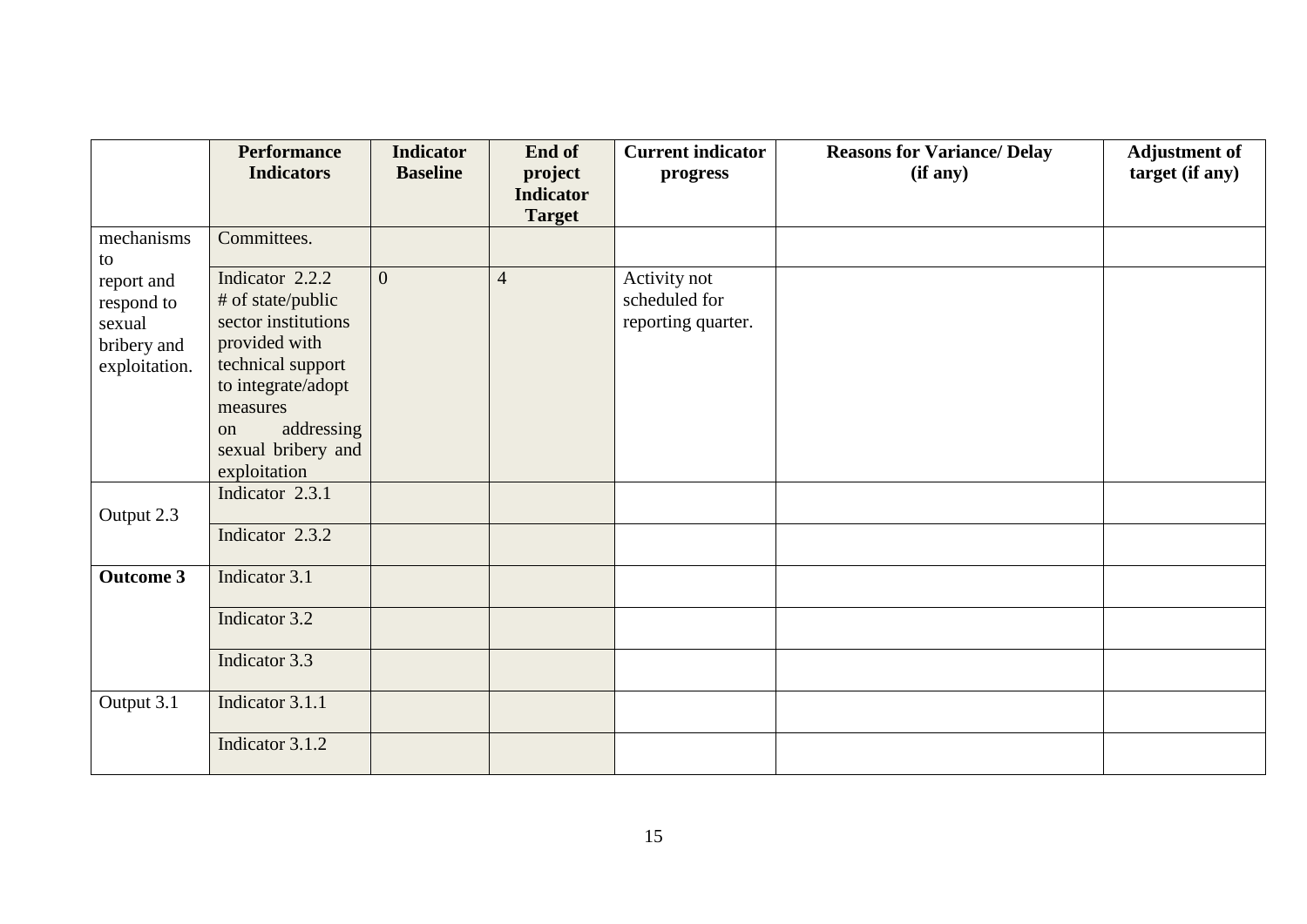|                  | <b>Performance</b><br><b>Indicators</b> | <b>Indicator</b><br><b>Baseline</b> | End of<br>project                 | <b>Current indicator</b><br>progress | <b>Reasons for Variance/ Delay</b><br>(if any) | <b>Adjustment of</b><br>target (if any) |
|------------------|-----------------------------------------|-------------------------------------|-----------------------------------|--------------------------------------|------------------------------------------------|-----------------------------------------|
|                  |                                         |                                     | <b>Indicator</b><br><b>Target</b> |                                      |                                                |                                         |
| Output 3.2       | Indicator 3.2.1                         |                                     |                                   |                                      |                                                |                                         |
|                  | Indicator 3.2.2                         |                                     |                                   |                                      |                                                |                                         |
| Output 3.3       | Indicator 3.3.1                         |                                     |                                   |                                      |                                                |                                         |
|                  | Indicator 3.3.2                         |                                     |                                   |                                      |                                                |                                         |
| <b>Outcome 4</b> | Indicator 4.1                           |                                     |                                   |                                      |                                                |                                         |
|                  | Indicator 4.2                           |                                     |                                   |                                      |                                                |                                         |
|                  | Indicator 4.3                           |                                     |                                   |                                      |                                                |                                         |
| Output 4.1       | Indicator 4.1.1                         |                                     |                                   |                                      |                                                |                                         |
|                  | Indicator 4.1.2                         |                                     |                                   |                                      |                                                |                                         |
| Output 4.2       | Indicator 4.2.1                         |                                     |                                   |                                      |                                                |                                         |
|                  | Indicator 4.2.2                         |                                     |                                   |                                      |                                                |                                         |
| Output 4.3       | Indicator 4.3.1                         |                                     |                                   |                                      |                                                |                                         |
|                  | Indicator 4.3.2                         |                                     |                                   |                                      |                                                |                                         |